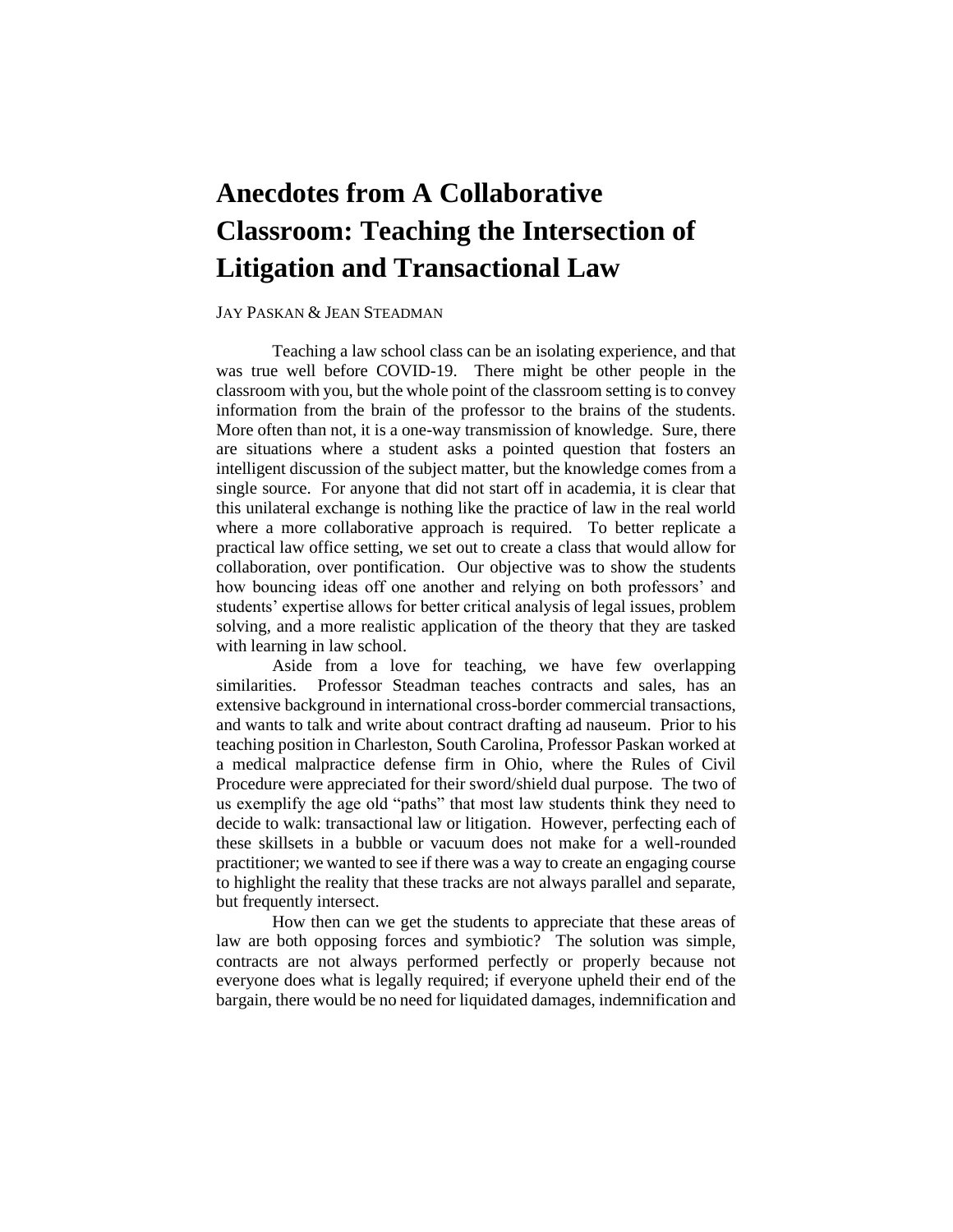limitation of liability, dispute resolution provisions, and eventual litigation. If the first half of a summer session, ten-weeks with eighteen classes and two sessions for non-proctored exams, was primarily dedicated to creating the contract, the second half of the session could focus on working through the wreckage of the ensuing breach of contract. Simply put, this class could answer the age-old question of, "what happens when a contractual agreement goes to hell?"

#### LAYING THE GROUNDWORK

 addressed because this was a novel class with an unorthodox approach, and the class as satisfying the "skills/drafting" curriculum requirement because we knew that there would be ten writing assignments throughout the two halves of the course, and the focus of the class was to develop practical skills that would make students more practice ready. We also knew that in order would need to provide feedback and an opportunity for revision and improvement. We all learn from our mistakes, and we wanted to give our The paradox of "two professors, one podium" needed to be there were bound to be questions from administration. We decided to build to properly replicate the collaborative working experience, the assignments students the opportunity to do the same.

 Specifically, the students would be working as legal teams and engage in active negotiations with the counterparty's legal counsel to come and litigation processes. Having two sides to the transaction and two professors to serve as "clients" during the practical exercises of the class allowed for realistic simulations. These ideas were packaged into a proposal up with foundational documents that are typical in the negotiation, drafting, for the Curriculum Committee and approved by the faculty.

#### HYPOTHETICAL CREATION

 Summer school for a law student can be a tough sell and this could not just be Contracts or Civil Procedure 2.0. Luckily, we both teach 1L students and each of us was able to develop a professional rapport with the students. We recognize that Contracts and Legal Writing might not be the most "thrilling" subjects, but each of us try to make the subject matter above and beyond for our students by being on campus for extended office available to frequently engage with the students provides insight to what they are watching on television or what pop culture references would land. The approachable, engaging, and enjoyable. Additionally, we both try to go hours, reviews, writing workshops, and extracurricular activities. Being binge-watching of shows with cult followings during the pandemic also assisted in creating our hypothetical.

 This year, we went with an interview format TV show focusing on vampires as the basis of our problem and we reverse engineered the contract and litigation issues. Last year, we developed the scenario and gave the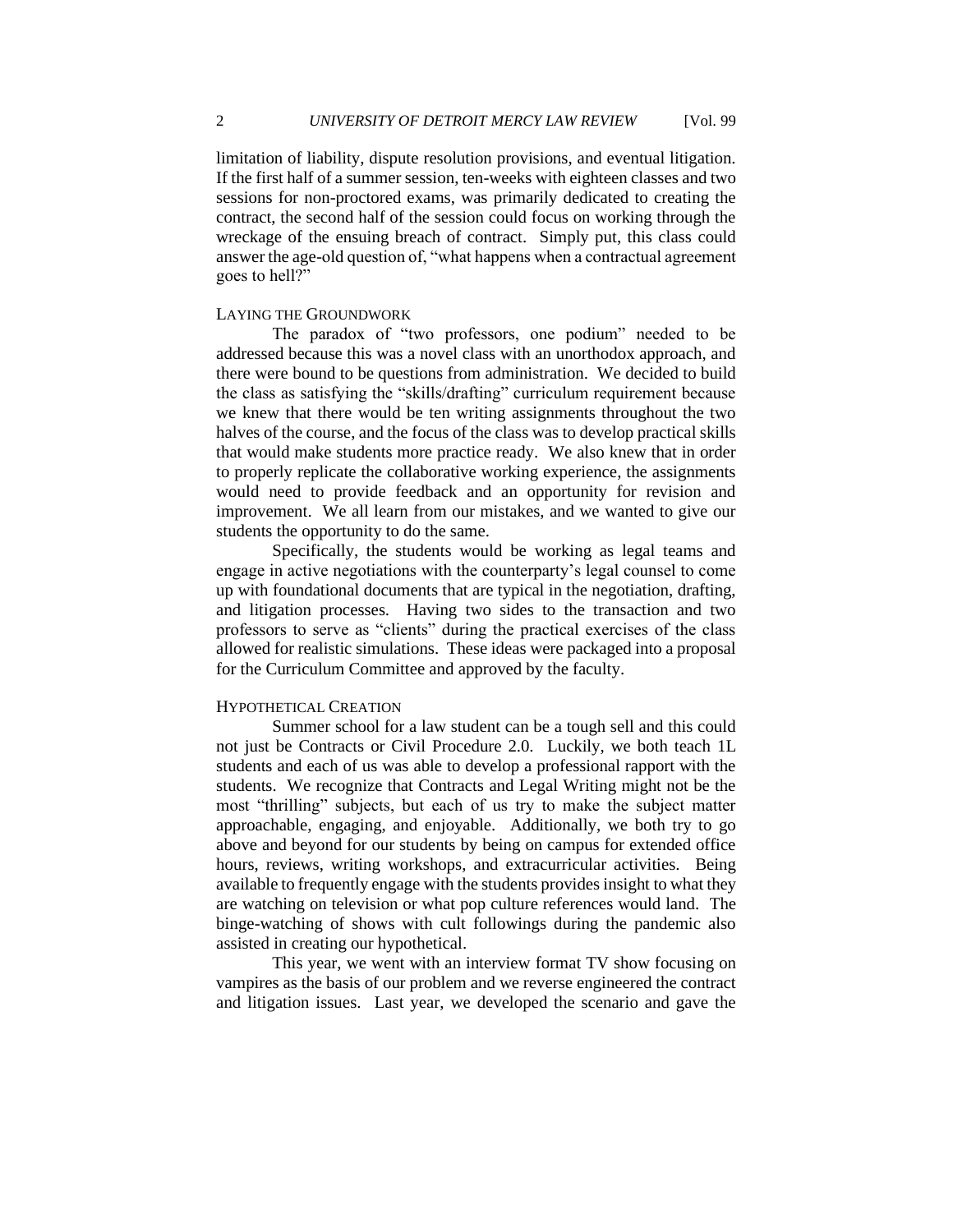visualize the parties and had some familiarity with the content. Going forward, we will likely opt for a theme and then walk through a fact pattern and brainstorm the potential legal issues that might arise or how the contractual relationship between the parties will arrive at its natural falling out and subsequent litigation. The students' appreciation creates an added value by increasing the realism and contributing to the students' posturing parties generic identifiers. Both methods of creating our hypotheticals worked, but we found that there was greater buy-in when the students could throughout the semester.

## FIRST HALF: GET TO THE CONTRACT

 During the first half of the class, the students were assigned a client to represent. They began by getting their professional "feet wet" by assessing their client's business needs and legal risks. They formulated a series of corporate structures, contract recommendations, and prepared a negotiation strategy. Overlapping with their communications with the client clients' interests by drafting Non-Disclosure Agreements, Memoranda of Understanding, and Letters of Intent. The student-attorneys were also tasked and counterparty, the student-attorneys began protecting and advancing their with marking up the counterparty's proposed preliminary agreements to help them focus on specific issues as negotiations progressed.

 The Associate Dean for Information Resources guest lectured, contract law. The students were guided through the use of targeted legal sample contract databanks. The students were encouraged to explore all of databanks that they can carry into their eventual practice of law. providing the students with a master class in legal research focusing on research tools to find boilerplate language, model contracts, checklists, and these legal resources available to them and to begin the process of building

 As the class negotiations progressed and the hypothetical contractual all of the practical elements of a contract. We started with the title of a contract and progressed through all of a contract's components: recitals; definitions; covenants; conditions; representations; warranties; discretionary authority; permissions; and boilerplate or general provisions. The students were exposed to not only the formatting process of a contract, grammar, and drafting techniques unique to binding agreements, but they also drafted and relationship came into focus, the class studied the anatomy of a contract, i.e., reviewed specific common contract provisions.

 The midterm consisted of a contract drafting assignment, building on all of the students' negotiations of the class hypothetical. This year, the students were tested in their drafting skills in creating a joint venture contract. The students were able to utilize all available research tools and and which to customize. In brief, they were asked to represent their client were tasked with understanding which provisions to include, which to omit, by drafting a contract that accomplished the client's unique business goals.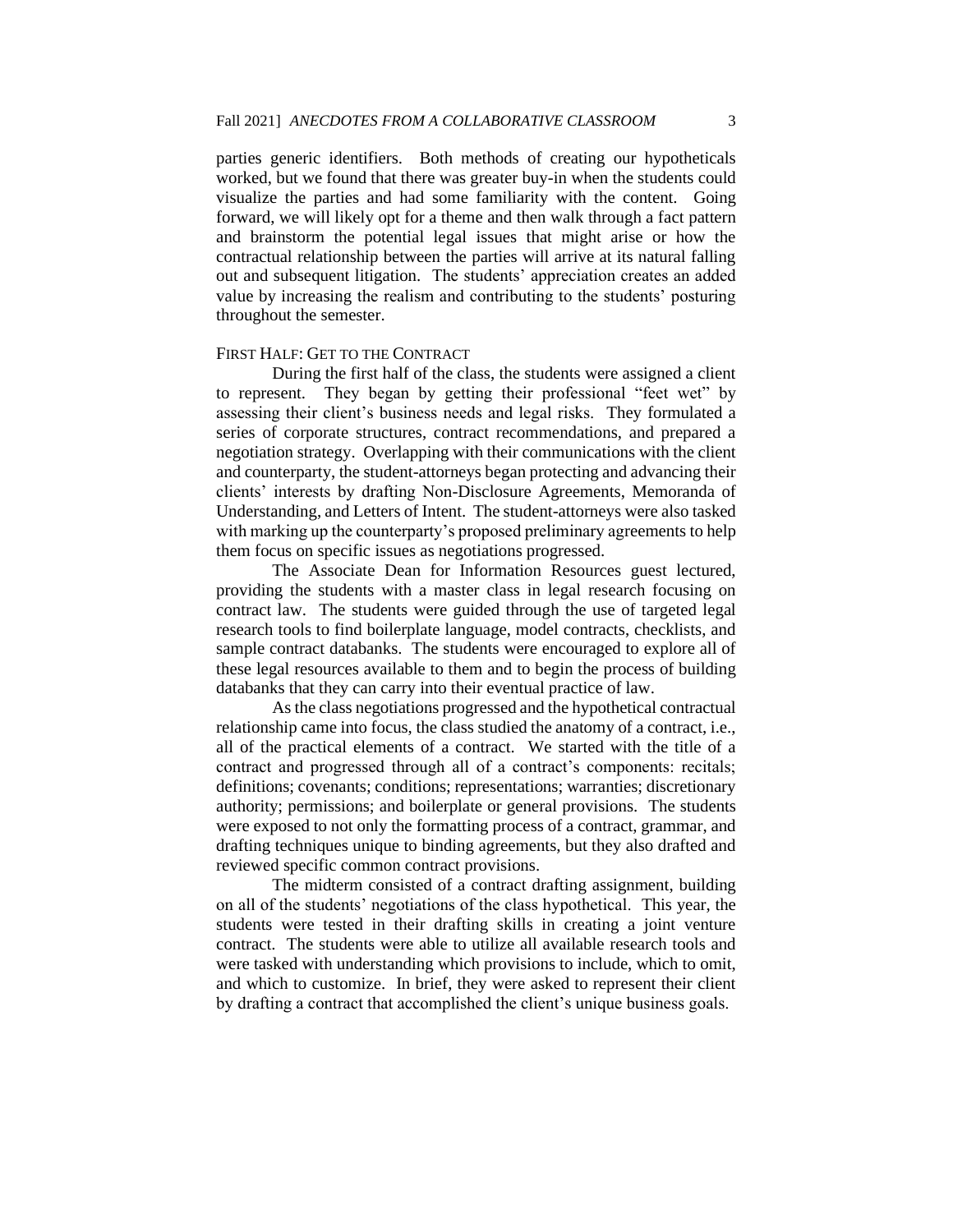# SECOND HALF: WORKING TO TRIAL

 Bar Exam in South Carolina, even if they contemplate transferring their UBE score. Most students we work with intend on practicing within the state, or will, at the very least, find themselves in an externship in Charleston during their law school career. Therefore, the natural choice for our litigation With the student-attorneys' contracts drafted and breached, the parties progressed toward litigation. Most of our students will be taking the foundation is the South Carolina Rules of Civil Procedure ("SCRCP").

 The SCRCP mostly follow the Federal Rules, with some exceptions, just as the state of Ohio. Focusing on the differences in the language establishes the existence of jurisdictionally specific discrepancies that must be considered. The natural breakdown of the SCRCP and the flow of a case made for an easy identification of the most common documents for the student-attorneys' burgeoning brief banks.

 an Answer, Discovery, Mediation Statements, and a Motion before drafting Jury Instructions as their final project. The student-attorneys were tasked discussed the language of the individual rules, what they meant, and how The student-attorneys were ultimately required to draft a Complaint, with reading the applicable SCRCP for each topic before class, and we they applied in practice. All PowerPoints with practical information were provided to the students after we completed the class lecture and discussion.

 As a means of putting the student-attorneys into practice mode, different hypothetical scenarios were used as examples along the way and student input with respect to a plan or a response was solicited. The students really enjoyed engaging in lawyering tasks. Rather than simply providing "war stories" in discussing our glory days of actual practice, we required the part of this role, they were tasked with forecasting the likely response from student-attorneys to think through their recommendations like lawyers. As the opposition, as well as the ultimate outcome.

 Going through the process and drafting the documents made this real for the student-attorneys, as evidenced by their creative attempts to resolve the case during mediation, which would have worked had it not been for their "difficult" clients. In reaching this point, we accomplished the goal of getting the student-attorneys to appreciate that a certain level of creativity exists within the plain, and often overlooked, language of the procedural professional skills and left with a brief bank of their own creation for the rules. Stated differently, the student-attorneys developed the necessary litigation component to match their transactional documents.

## MOVING FORWARD

 We look forward to teaching this class over the summer semester, and we will likely offer it again if our schedules allow. Before we begin working through our next hypothetical, we will carefully review the course evaluations completed by the students. The student feedback is taken into